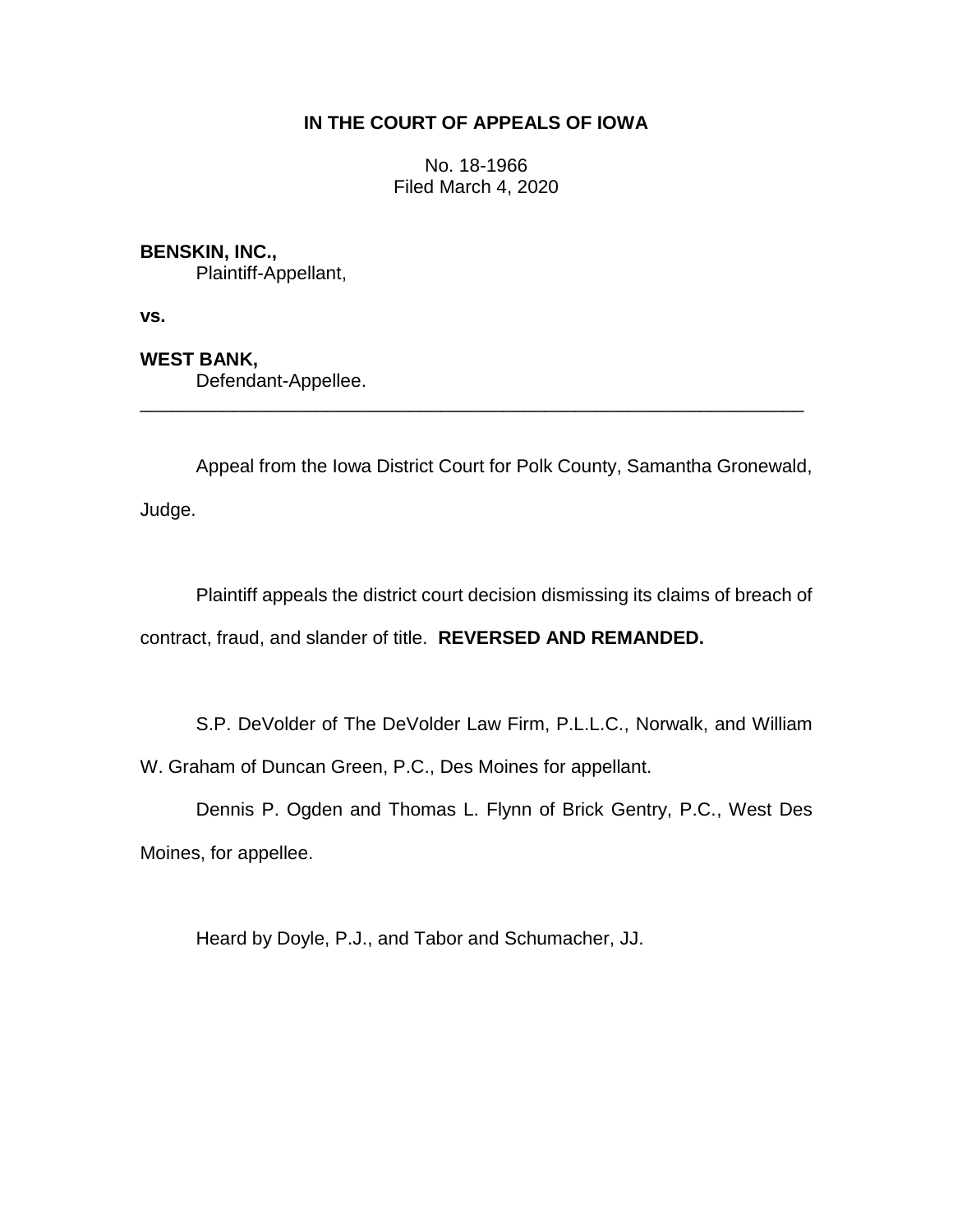#### **SCHUMACHER, Judge.**

 $\overline{a}$ 

Benskin, Inc. appeals the district court decision dismissing its action against West Bank. The court found Benskin's claims of breach of contract and fraud were barred by the statute of limitations and its claim of slander of title failed to state a claim upon which relief could be granted. Benskin's petition adequately alleged the doctrine of equitable estoppel as a response to West Bank's statute-oflimitations defense to make dismissal of the claims of breach of contract and fraud improper. The petition adequately apprised West Bank of the claim of slander of title, making dismissal of this count for failure to state a claim upon which relief may be granted improper as well. We reverse the decision of the district court and remand for further proceedings.

#### **I. Background Facts & Proceedings**

According to Benskin's petition,<sup>1</sup> on October 6, 2006, in a written loan agreement, West Bank loaned Benskin \$800,094, which was secured by loan guarantees by Martin Benskin and Susan Benskin and a real estate mortgage on property in Dickinson County. This agreement was renewed on August 1, 2007, and carried a maturity date of August 1, 2008.

On October 24, 2007, Benskin entered into a written line of credit with West Bank in which the bank agreed to loan Benskin up to \$2,000,000. The line of credit was secured by loan guarantees by Martin and Susan and real estate mortgages

 $1$  On a motion to dismiss, "[w]e view the allegations in the petition in the light most favorable to the plaintiff." *Ostrem v. Prideco Secure Loan Fund, LP*, 841 N.W.2d 882, 904 (Iowa 2014).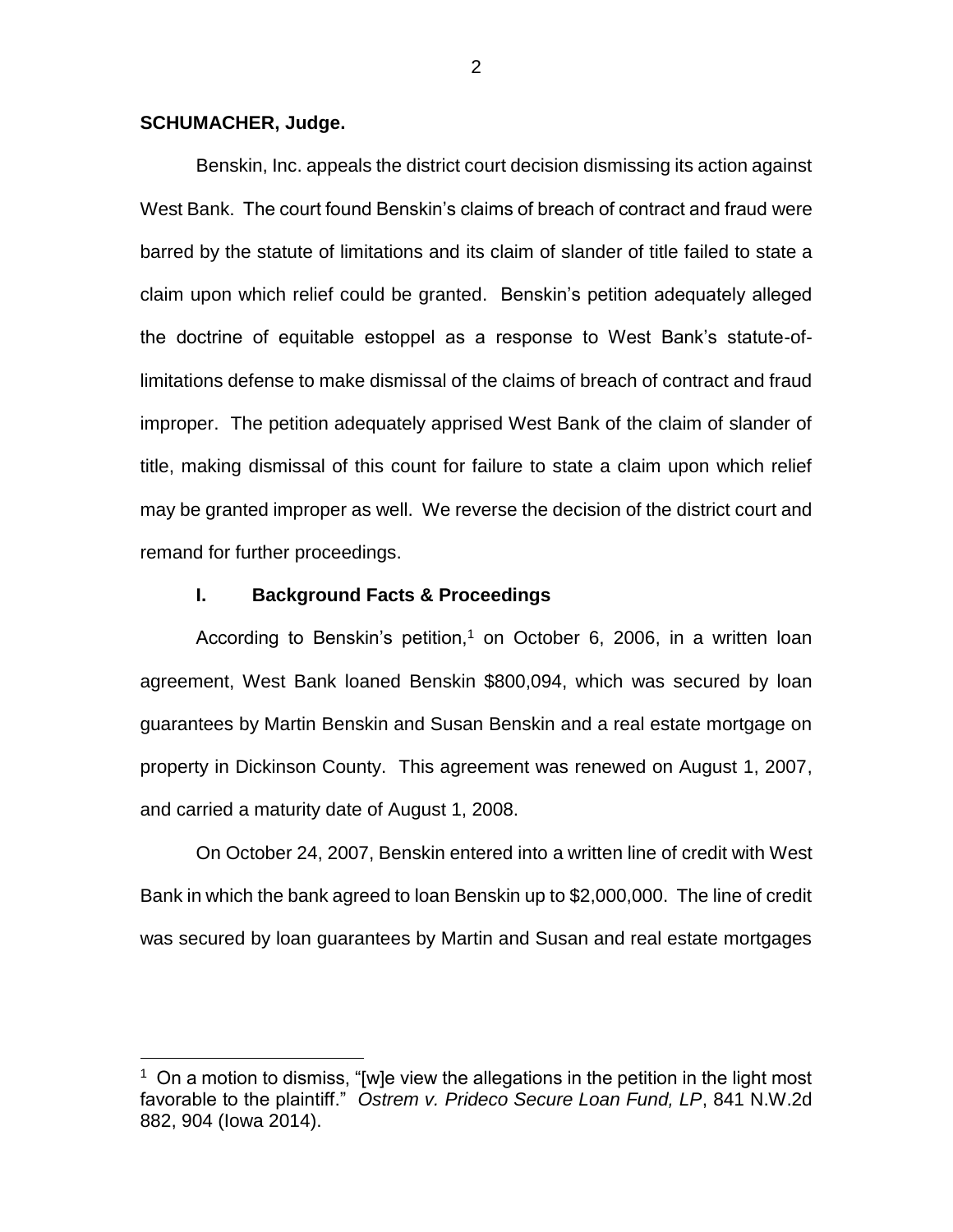on property in Dickinson and Polk Counties. Benskin never used the line of credit prior to the date the loan matured on May 30, 2008.

Benskin believed West Bank would release the mortgages from the 2007 agreement after May 30, 2008. Despite representations by West Bank that it would release the 2007 mortgages, it did not do so. Benskin states it first learned on June 27, 2011, that West Bank would not release the 2007 mortgages, and Benskin discovered on July 22, 2016, during the course of other litigation, that West Bank had previously altered its records to show an unauthorized advance from the line of credit to pay off the 2006 loan before the due date. As a result of West Bank's action, Benskin's Polk County property remained encumbered by a mortgage.

On May 18, 2018, Benskin filed an action against West Bank alleging (I) breach of the 2007 contract, (II) breach of the 2006 promissory note, and (III) breach of West Bank's implied duties of good faith and fair dealing. West Bank filed a motion to dismiss, claiming Benskin's action was barred by the limitation periods in Iowa Code sections 524.221(2) and 614.1(4) (2018). Benskin then amended its petition to add counts (IV) fraud, and (V) slander of title. West Bank claimed the amended petition was also barred by the statute of limitations. Benskin resisted the motion to dismiss.

As the district court correctly noted, when considering a motion to dismiss, the court's review is limited to the facts and allegations contained within the fourcorners of the pleadings and the court may not consider factual allegations contained in the motion or the documents attached to the motion except for those facts of which judicial notice may be taken. *See Crall v. Davis,* 714 N.W.2d 616,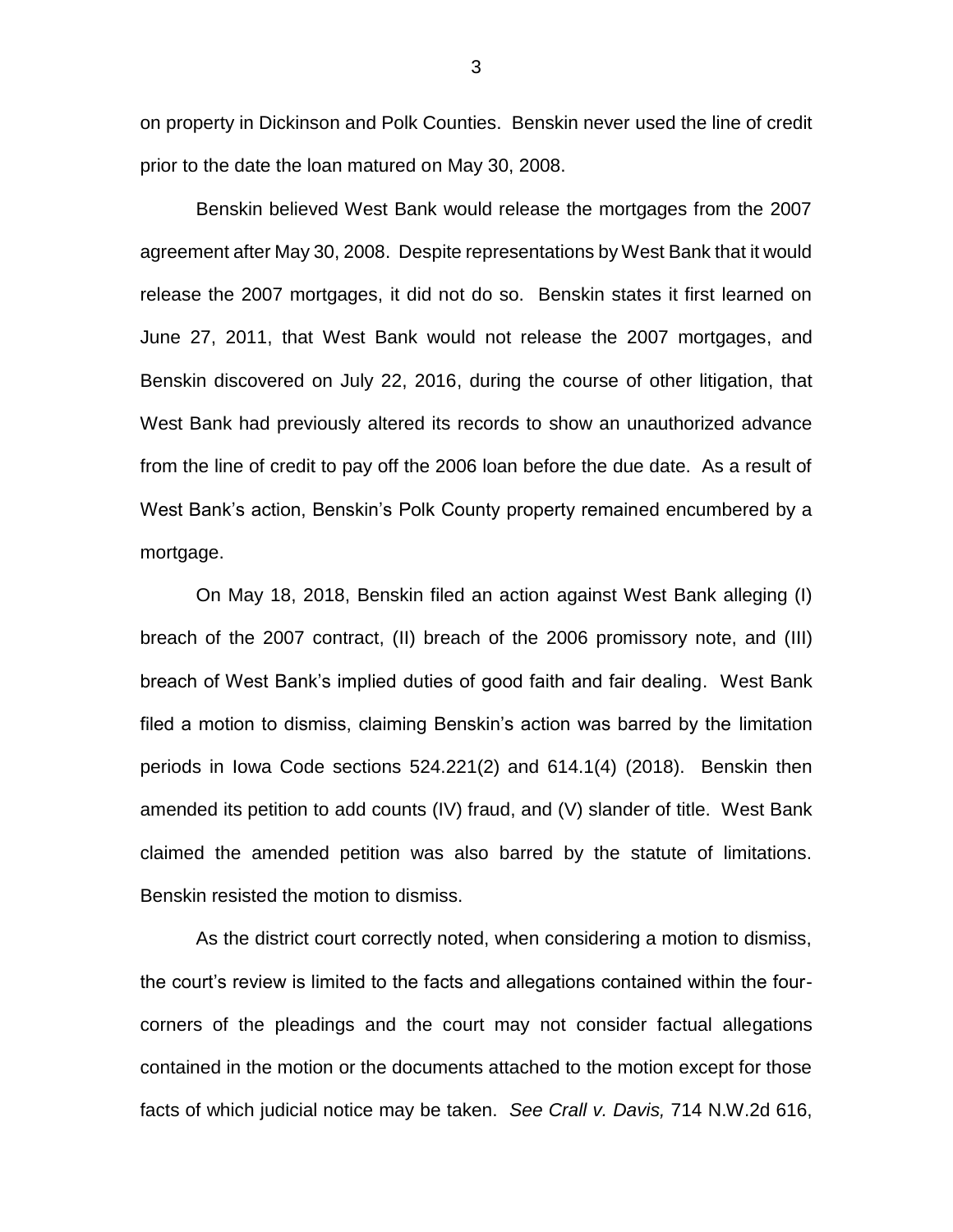619 (Iowa 2006). "[F]acts not alleged cannot be relied on to aid a motion to dismiss nor may evidence be taken to support it." *Rieff v. Evans,* 630 N.W.2d 278, 284 (Iowa 2001) (quoting *Ritz v. Wapello Cty. Bd. of Supers*., 595 N.W.2d 786, 789 (Iowa 1999)).

After a hearing,<sup>2</sup> the district court granted the motion to dismiss. The court found equitable estoppel could apply as a defense to the statute of limitations on the breach-of-contract claims, Counts I–III, but dismissed those three counts. The court, while finding that equitable estoppel applied to breach-of-contact cases, determined that Benskin "does still bear a burden to provide 'clear and convincing' evidence of fraudulent misrepresentation or concealment by West Bank." The court dismissed the first three counts, finding that Benskin had "failed to meet its burden of proof to establish equitable estoppel."

As to Count IV, fraud, the court stated, "simply asserting fraudulent concealment without any clear, specific factual allegations is not enough to warrant the application of the discovery rule." Accordingly, the district court concluded Count IV was barred by the statute of limitations, finding Benskin failed to meet its burden of proof. The court also dismissed Count V because Benskin did not allege the element of "publication," which was necessary for the claim of slander of title. Benskin appeals the district court's ruling.

#### **II. Standard of Review**

Our review of a district court's ruling on a motion to dismiss is for the correction of errors at law. *Shumate v. Drake Univ.*, 846 N.W.2d 503, 507 (Iowa

 $\overline{a}$ 

<sup>&</sup>lt;sup>2</sup> We do not have a transcript of the hearing.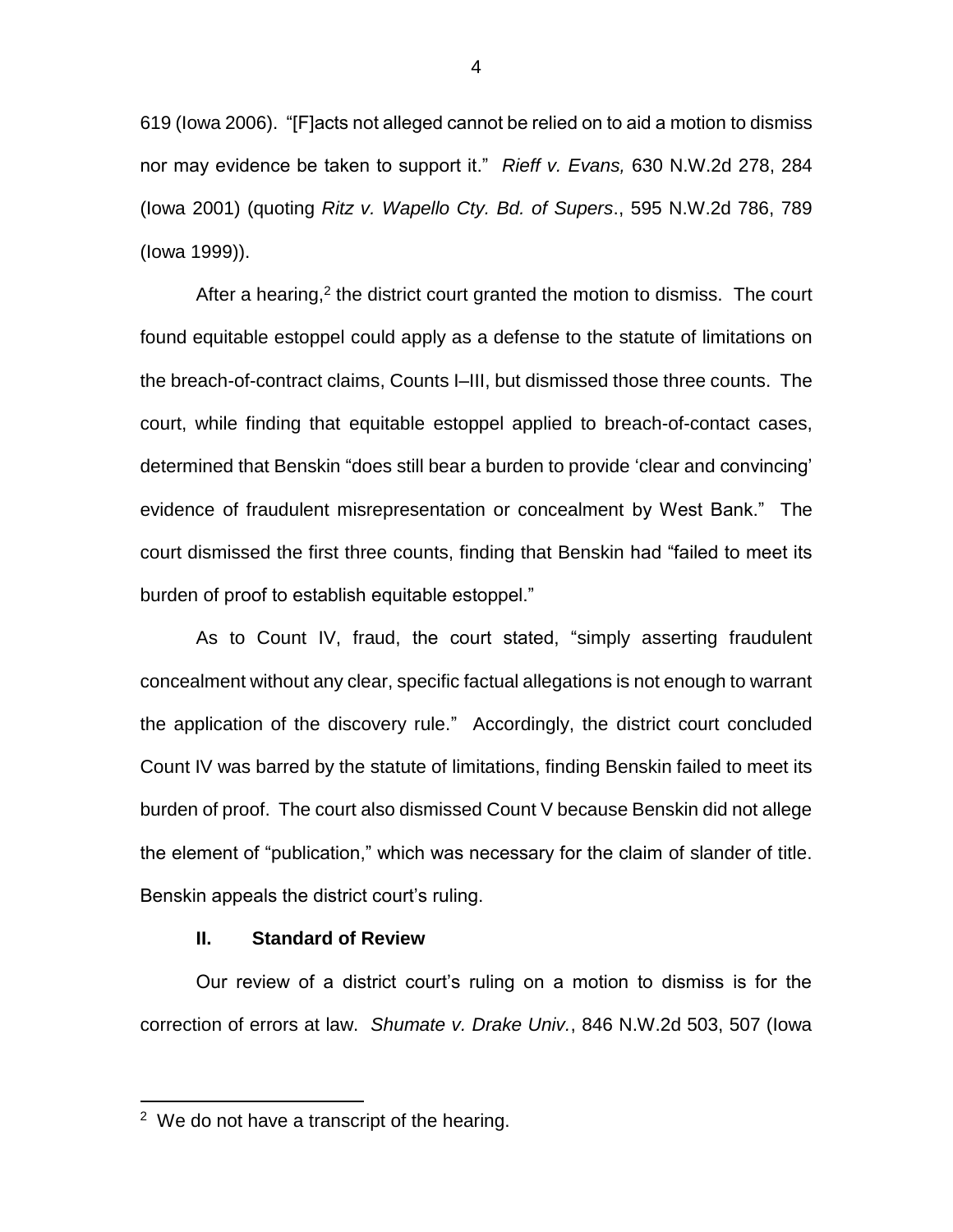2014). In considering a motion to dismiss, "a court construes the petition in the light most favorable to the plaintiff and resolves any doubts in the plaintiff's favor." *Young v. HealthPort Techs., Inc.*, 877 N.W.2d 124, 128 (Iowa 2016). "A motion to dismiss admits the well-pleaded facts in the petition, but not the conclusions." *Kingsway Cathedral v. Iowa Dep't of Transp.*, 711 N.W.2d 6, 8 (Iowa 2006).

"[T]he statute of limitations bar may be raised by a motion to dismiss." *Rieff*, 630 N.W.2d at 289. A motion to dismiss may be granted "if it is obvious from the uncontroverted facts contained in the petition that the applicable statute of limitations bars the plaintiff's claim for relief." *Venckus v. City of Iowa City*, 930 N.W.2d 792, 809 (Iowa 2019). A defendant has the burden to prove its statute of limitations defense and the plaintiff has the burden to prove an exception to the limitations period. *Ranney v. Parawax Co.*, 582 N.W.2d 152, 154 (Iowa 1998).

"[W]e recognize that whether tolling [of the statute of limitations] is available is often a fact-intensive inquiry for which a ruling on a motion to dismiss or at the summary judgment stage is often inappropriate." *Mormann v. Iowa Workforce Dev.*, 913 N.W.2d 554, 575 (Iowa 2018). "Where the nature of the claim or the pertinent factual allegations are unclear, further development of the record may be necessary." *Venckus*, 930 N.W.2d at 809; *see Turner v. Iowa State Bank & Tr. Co.*, 743 N.W.2d 1, 5 (Iowa 2007). In *Cutler v. Klass, Whicher & Mishne,* 473 N.W.2d 178, 181 (Iowa 1991), the supreme court discussed "the special risks and problems [that] attend premature attacks on litigation by motions to dismiss," stating:

We recognize the temptation is strong for a defendant to strike a vulnerable petition at the earliest opportunity. Experience has however taught us that vast judicial resources could be saved with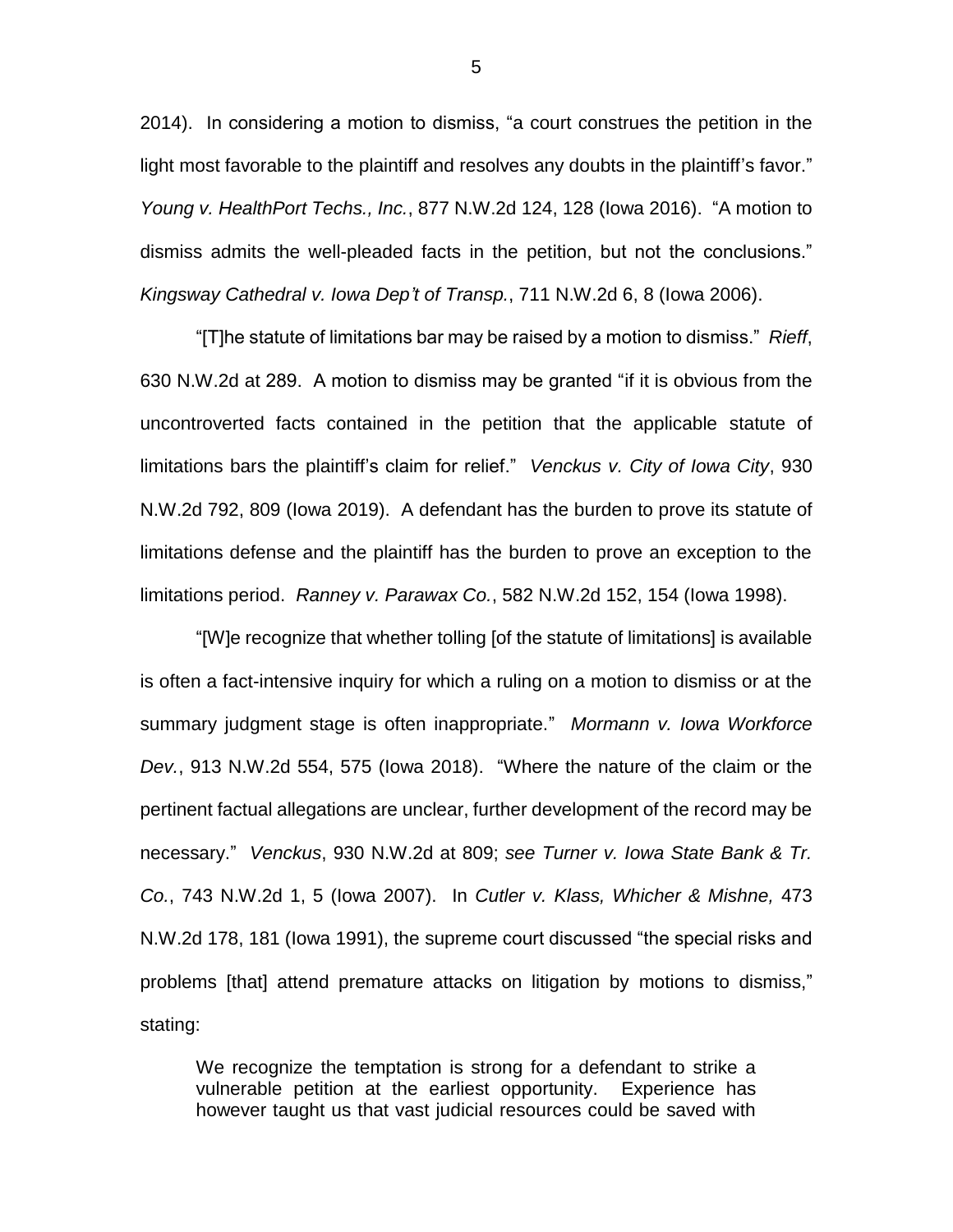the exercise of more professional patience. Under the foregoing rules dismissals of many of the weakest cases must be reversed on appeal. Two appeals often result where one would have sufficed had the defense moved by way of summary judgment, or even by way of defense at trial. From a defendant's standpoint, moreover, it is far from unknown for the flimsiest of cases to gain strength when its dismissal is reversed on appeal.

The supreme court neither recommends "motions to dismiss in litigation, the

viability of which is in any way debatable," nor endorses "sustaining such motions,

even where the ruling is eventually affirmed." *Cutler*, 473 N.W.2d at 181; *see* 

*Turner v. Iowa State Bank & Tr. Co.*, No. 06-0490, 2007 WL 601547, at \*1–2 (Iowa

Ct. App. Feb. 28, 2007), *aff'd,* 743 N.W.2d 1 (Iowa 2007).

## **III. Breach of Contract Claims**

Benskin claims the district court erred by finding Counts I, II, and III were

barred by the statute of limitations in section 524.221(2). This section provides:

All causes of action, other than actions for relief on the grounds of fraud or mistake, against a state bank based upon a claim or claims founded on a written contract, or a claim or claims inconsistent with an entry or entries in a state bank record, made in the regular course of business, shall be deemed to have accrued, and shall accrue for the purpose of the statute of limitations one year after the breach or failure of performance of a written contract, or one year after the date of such entry or entries. No action founded upon such a cause may be brought after the expiration of six years from the date of such accrual.

Iowa Code § 524.221(2).

**A.** Benskin raises a defense to the statute of limitations based on the doctrine of equitable estoppel. Benskin states that West Bank's misrepresentations and fraudulent concealment precluded it from knowing it had a cause of action within the limitations period.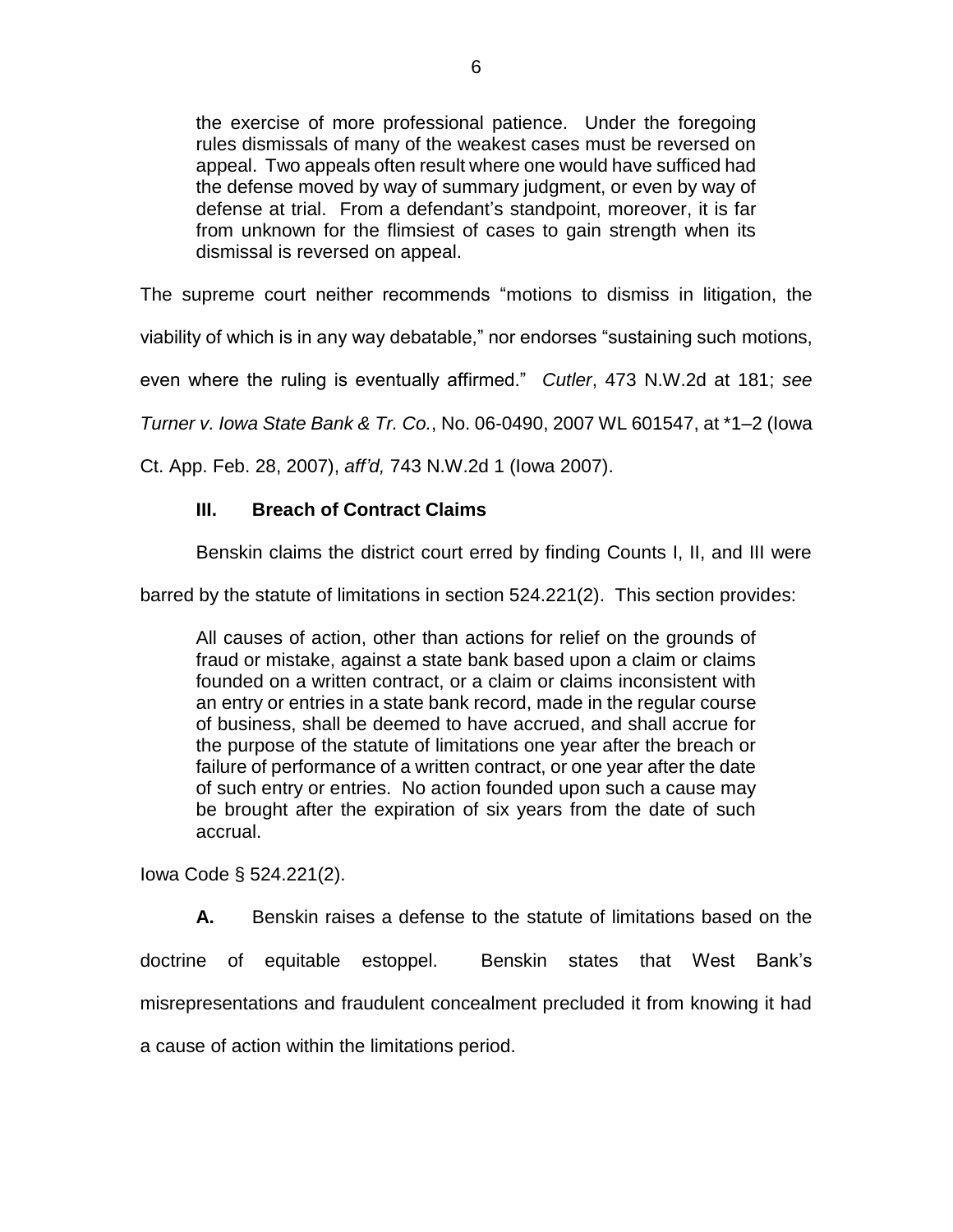The doctrine of equitable estoppel provides a vehicle to toll the statute of limitations. *Mormann*, 913 N.W.2d at 567. The doctrine "prevent[s] a party from benefiting from 'the protection of a limitations statute when by his own fraud he has prevented the other party from seeking redress within the period of limitations.'" *Estate of Anderson ex rel. Herren v. Iowa Dermatology Clinic, PLC*, 819 N.W.2d 408, 414 (Iowa 2012) (quoting *Christy v. Miulli*, 692 N.W.2d 694, 702 (Iowa 2005)). The doctrine of equitable estoppel "precludes a defendant from asserting the statute [of limitations] as a defense when it would be inequitable to permit the defendant to do so." *Christy*, 692 N.W.2d at 701. "[T]he plaintiff must show an affirmative misrepresentation that the [defendant] knew or should have known would delay the filing of a timely claim." *Mormann*, 913 N.W.2d at 578.

In order to establish equitable estoppel, a party must show by clear and convincing evidence "(1) The defendant has made a false representation or has concealed material facts, (2) the plaintiff lacks knowledge of the true facts, (3) the defendant intended the plaintiff to act upon such representations, and (4) the plaintiff did in fact rely upon such representations to his prejudice." *Osmic v. Nationwide Agribusiness Ins. Co.*, 841 N.W.2d 853, 864 (Iowa 2014) (quoting *Hook v. Lippolt*, 755 N.W.2d 514, 524–25 (Iowa 2008)). "[A] party relying on the doctrine of fraudulent concealment must prove the defendant did some affirmative act to conceal the plaintiff's cause of action independent of and subsequent to the liability-producing conduct." *Christy*, 692 N.W.2d at 702.

The district court found Benskin's allegations did not constitute clear and convincing evidence to support its claim of equitable estoppel. Contrary to the district court's analysis requiring the presentation of clear and convincing evidence,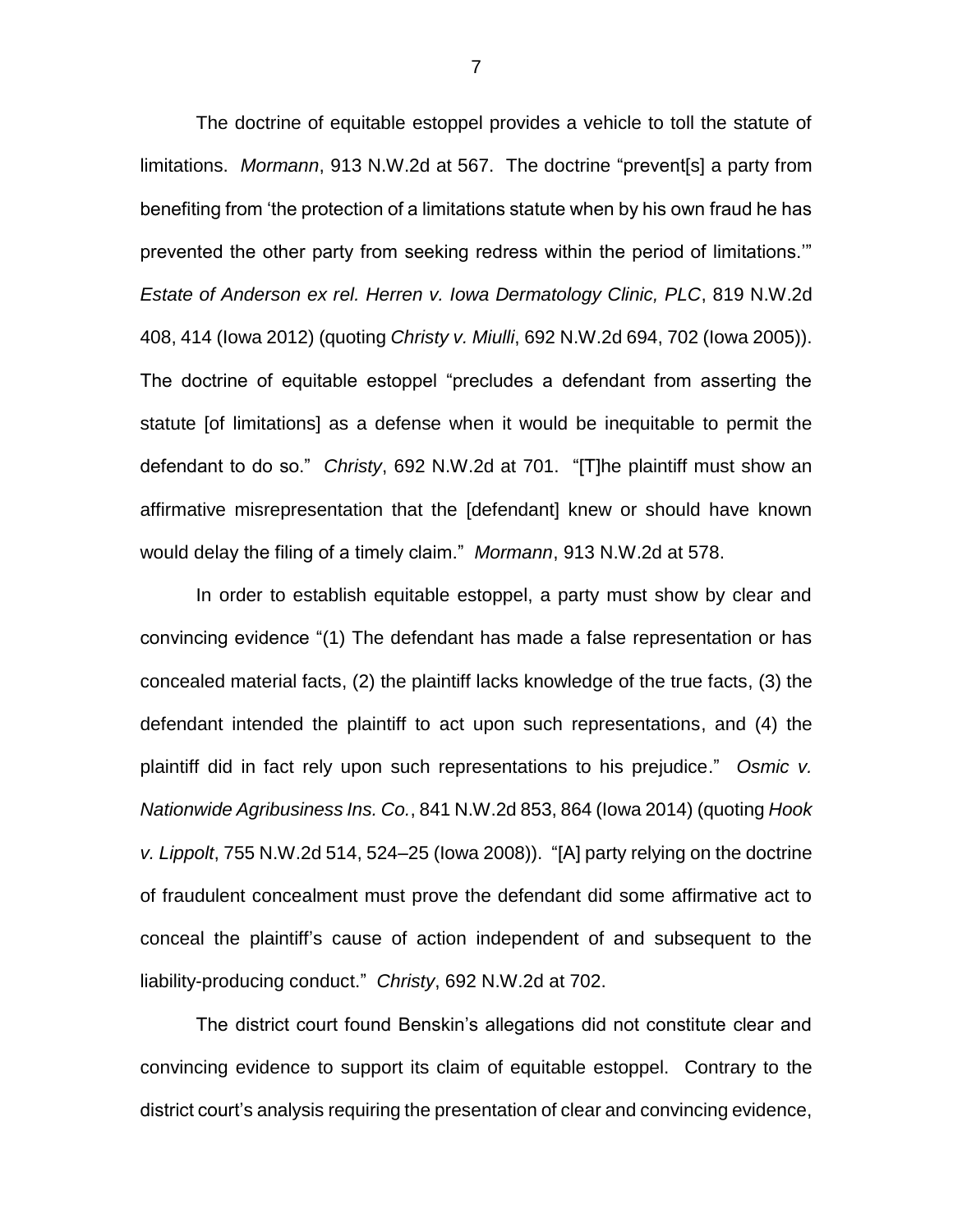a petition "need only allege facts that, if they were proven, would entitle [a party] to recovery." *See Ostrem*, 841 N.W.2d at 904. "To survive a motion to dismiss, the petition need not allege the ultimate facts to support each element of a cause of action." *Young*, 877 N.W.2d at 127. "However, [the petition] must contain factual allegations sufficient to give the defendant fair notice of each claim asserted so the defendant can adequately respond." *Id.*

In the amended petition, Benskin made the following allegations: (1) "West Bank, through its officers and employees, made multiple representations, now known to have been false"; (2) "Despite its obligation to release the 2007 Mortgages, and contrary to its representations and promises to do so, West Bank failed and refused to release the 2007 Mortgages"; (3) "West Bank intentionally misled [Benskin] by making made false statements and promises"; (4) "[A]n unauthorized advance . . . . was wrongfully concealed by West Bank"; and (5) "West Bank fraudulently misled [Benskin] . . . and . . . wrongfully concealed the fact that it had made an unauthorized advance." Benskin claimed "West Bank's fraud, concealment, misrepresentation, and deception induced [Benskin] to refrain from bringing action on" its breach-of-contract claims.

We determine the petition alleges the elements of equitable estoppel. *See Osmic*, 841 N.W.2d at 864. The petition alleges West Bank made false representations or concealed material facts about the release of the 2007 mortgage and unauthorized advance, Benskin was unaware of the facts, West Bank intended Benskin to refrain bringing a cause of action, and Benskin relied on West Bank's misrepresentations. *See id.* The petition alleges facts, that if they were proven, would establish the statute of limitations should be tolled based on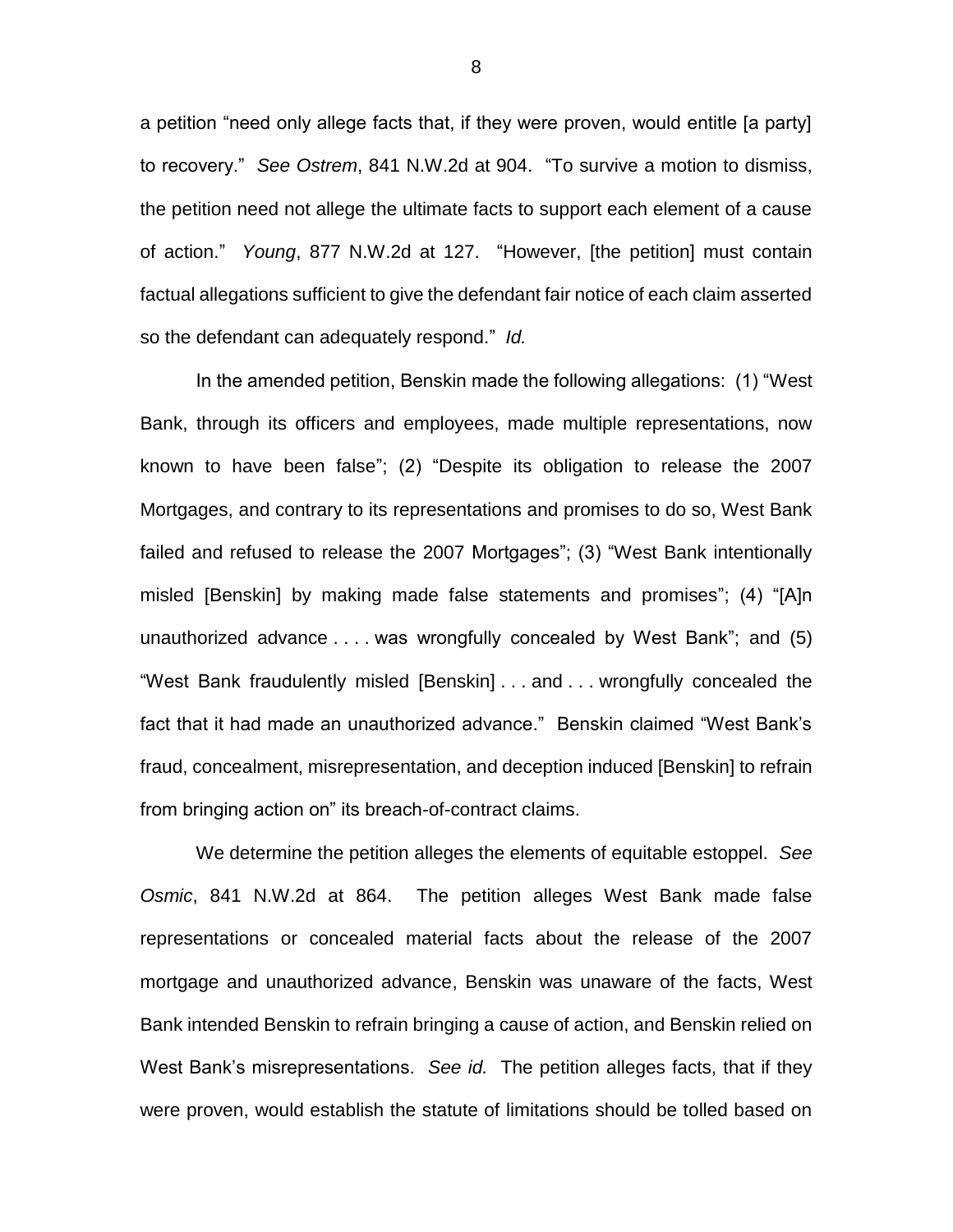equitable estoppel. *See Ostrem*, 841 N.W.2d at 904. We find Benskin's petition adequately set out specific evidence to give West Bank fair notice of its claims so West Bank could adequately respond. *See Young*, 877 N.W.2d at 127.

We conclude the district court improperly granted West Bank's motion to dismiss the first three counts of the amended petition due to Benskin's failure to present clear and convincing evidence of fraudulent misrepresentation or concealment.

**B.** Benskin raises several other issues concerning the dismissal of Counts I–III. Benskin claims section 524.221(2) does not apply because West Bank's actions were not made in the regular course of business, the petition was timely under the discovery rule, and section 524.221(2) does not apply to its claim of breach of the duty of good faith and fair dealing. The district court addressed only the issue of equitable estoppel and we conclude Benskin has not preserved error on these claims. *See Meier v. Senecaut*, 641 N.W.2d 532, 537 (Iowa 2002) ("It is a fundamental doctrine of appellate review that issues must ordinarily be both raised and decided by the district court before we will decide them on appeal.").

#### **IV. Fraud Claim**

**A.** Benskin asserts the district court erred by granting West Bank's motion to dismiss Count IV, which alleged West Bank engaged in fraud. The district court found the claim was untimely under the five-year statute of limitations in section 614.1(4). The court rejected Benskin's defenses, stating, "Benskin has not offered any degree of certainty with the factual allegations it raises in support of either equitable estoppel or application of the discovery rule." The court found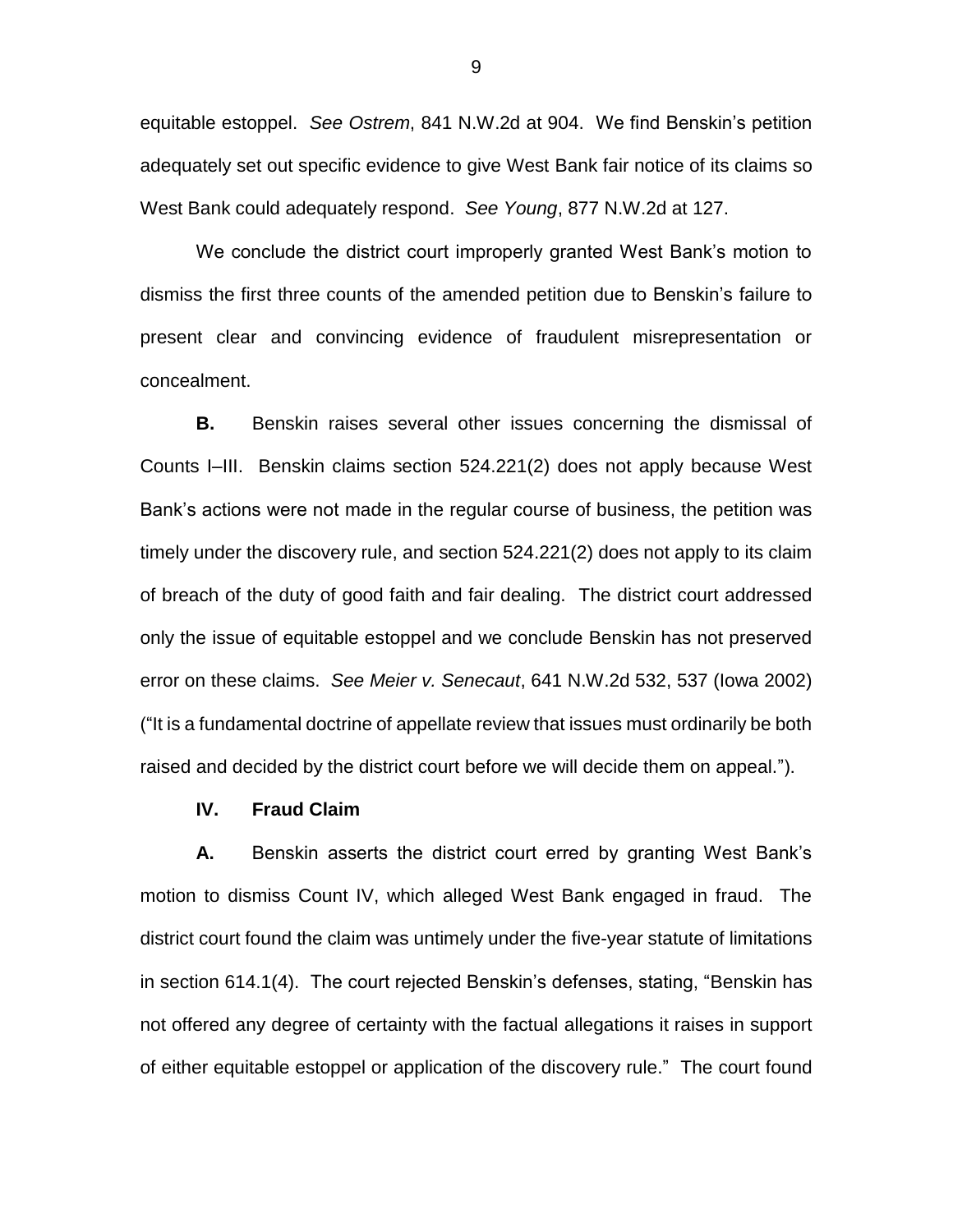Benskin did not make sufficiently "clear, specific factual allegations" for the defenses to apply.

We have already determined the petition alleges the elements of equitable estoppel. *See Osmic*, 841 N.W.2d at 864. If the facts set out in the petition were proven, the petition would show the statute of limitations should be tolled based on equitable estoppel. *See Ostrem*, 841 N.W.2d at 904. We find Benskin's petition set out sufficiently specific evidence in Count IV to give West Bank fair notice of its claims so West Bank could adequately respond. *See Young*, 877 N.W.2d at 127. We conclude the district court erred by granting West Bank's motion to dismiss the claim of fraud by requiring Benskin to make clear, specific factual allegations for the defense to apply.

**B.** Benskin also contends the court improperly rejected its assertion that the time period should be extended based on the discovery rule. Under the discovery rule, "the statute of limitations does not begin to run until the injured person has actual or imputed knowledge of all the elements of the action." *Franzen v. Deere & Co.*, 377 N.W.2d 660, 662 (Iowa 1985). Where the discovery rule applies, it tolls the statute of limitations. *Skadburg v. Gately*, 911 N.W.2d 786, 793 (Iowa 2018). The discovery rule applies to claims of fraud. *Hallett Constr. Co. v. Meister*, 713 N.W.2d 225, 231 (Iowa 2006).

Because we have concluded the district court improperly granted the motion to dismiss on the claim of fraud, we do not consider the alternative argument concerning the application of the discovery rule to the facts of this case. *Cf. Next Generation Realty, Inc. v. Iowa Realty Co.*, 686 N.W.2d 206, 208 (Iowa 2004)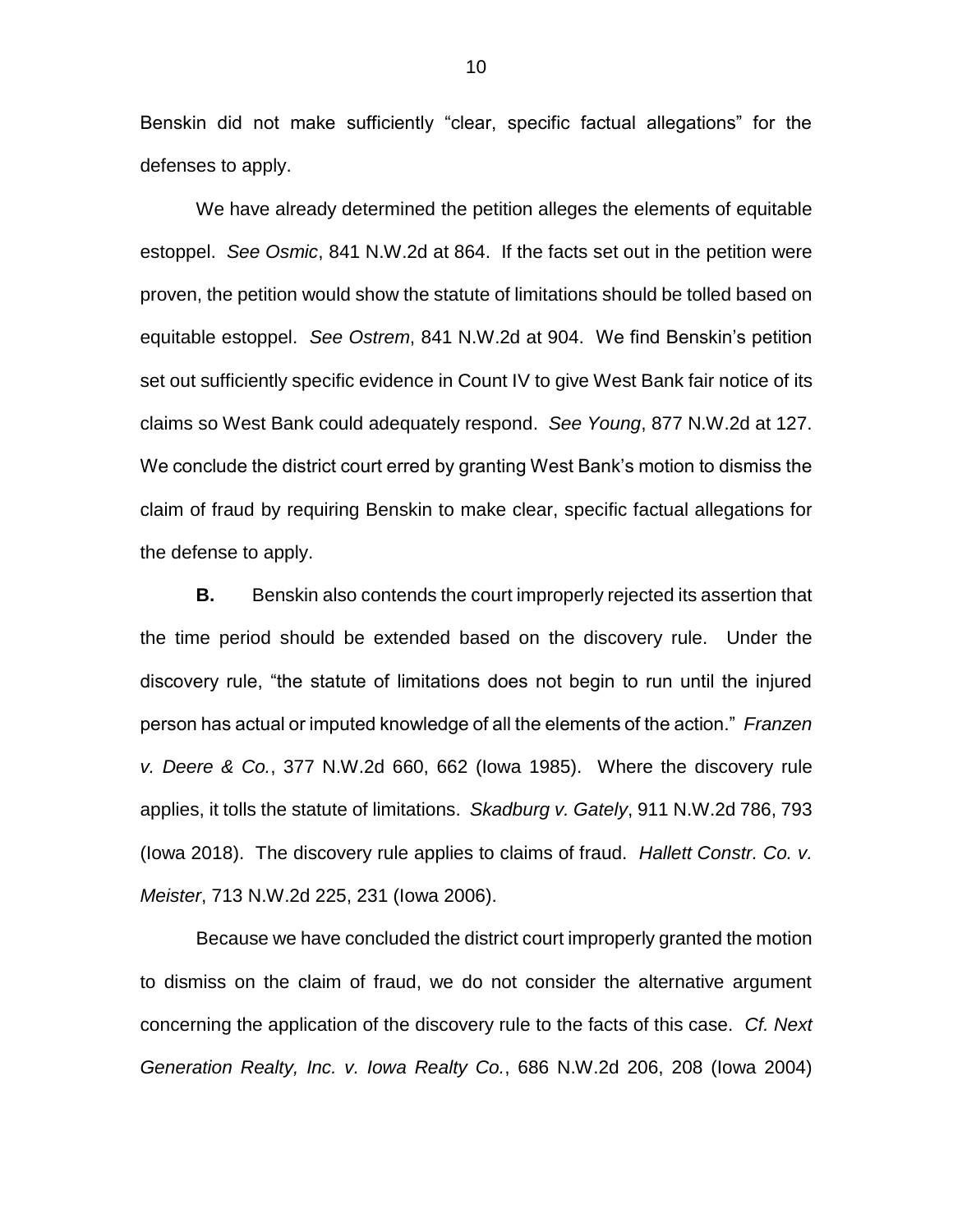(noting where the district court dismisses a petition on alternative grounds, we can consider only one if it is dispositive).

## **V. Claim of Slander of Title**

The district court dismissed Count V, slander of title, on the ground the

petition failed to adequately set out the elements of a claim for slander of title.

Benskin asserts the district court erred by dismissing its claim of slander of title. It

states West Bank was apprised of the nature of the claim and no more was

required at this stage of the proceedings.

Iowa Rule of Civil Procedure 1.421(1)(f) provides for a pre-answer motion to dismiss for "[f]ailure to state a claim upon which any relief may be granted." The

Iowa Supreme Court has stated:

Under our notice-pleading standards, nearly every case will survive a motion to dismiss for failure to state a claim upon which any relief may be granted. To survive a motion to dismiss, the petition need not allege the ultimate facts to support each element of a cause of action. However, it must contain factual allegations sufficient to give the defendant fair notice of each claim asserted so the defendant can adequately respond. The allegations in a petition comply with this fair-notice requirement if the petition informs the defendant of the general nature of the claim and the incident giving rise to it. In ruling on a motion to dismiss, a court construes the petition in the light most favorable to the plaintiff and resolves any doubts in the plaintiff's favor.

*Young*, 877 N.W.2d at 127–28 (citation omitted); *see also Rees v. City of Shenandoah*, 682 N.W.2d 77, 79 (Iowa 2004) ("The petition need not allege ultimate facts that support each element of the cause of action.").

A claim of slander of title has the following elements: "(1) an uttering and publication of slanderous words; (2) falsity of those words; (3) malice; (4) special

damages to the plaintiffs; and (5) an estate or interest of the plaintiff in the property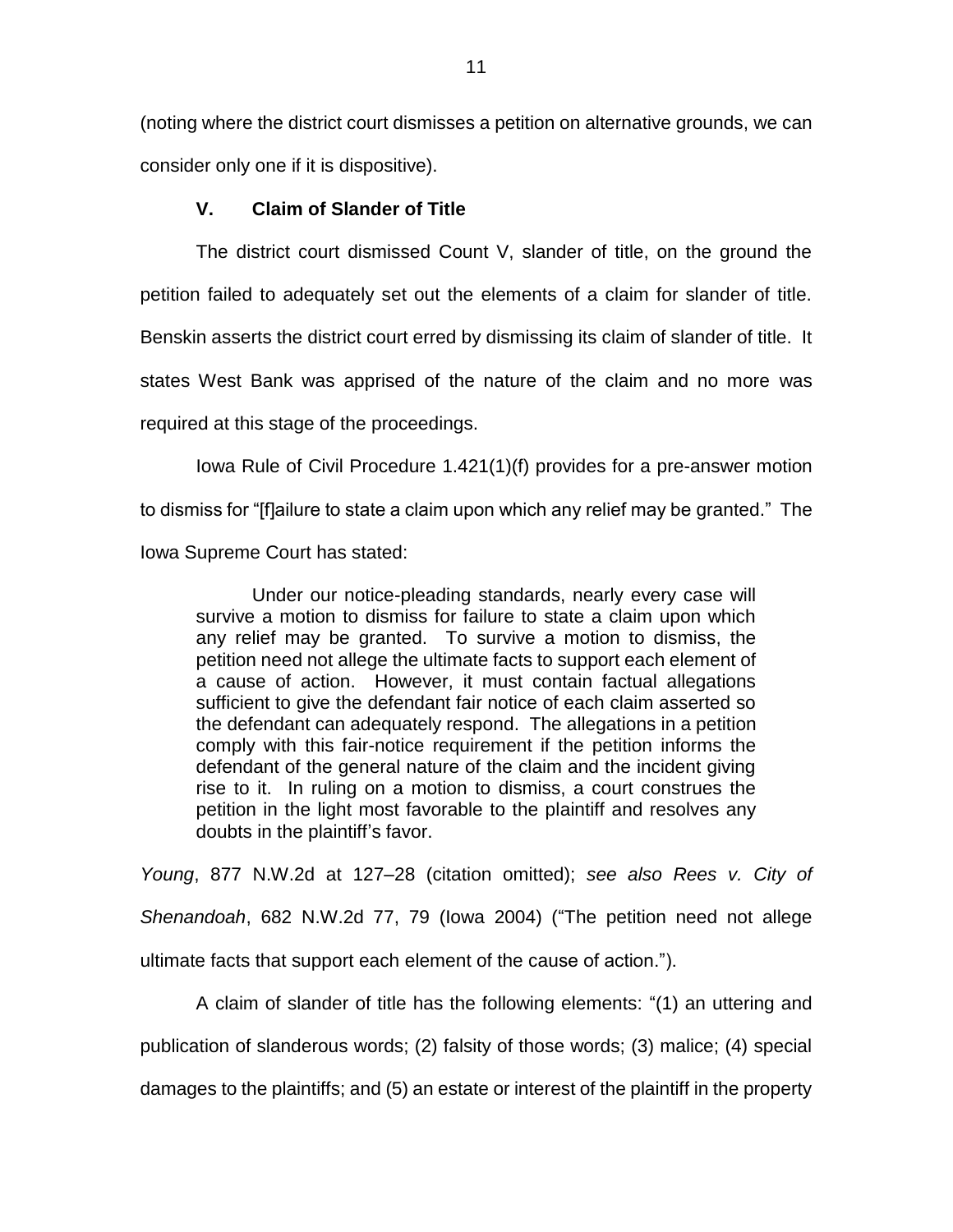slandered." *Davitt v. Smart*, 449 N.W.2d 378, 379 (Iowa 1989). The petition states West Bank engaged in slander of title by the "false use of words and documents to encumber the property and [this] was done with malice and lack of good faith." Benskin also alleged it sustained special damages "from its inability to pursue investment and financial opportunities available to it which required unencumbered use of the Des Moines Properties."

The element of publication is essential to a claim of slander of title. *Belcher v. Little*, 315 N.W.2d 734, 737 (Iowa 1982). "'Publication' merely means a communication of the statement to some third person or persons." *Id.* While the petition did not specifically allege "publication of slanderous words," the petition informs West Bank of the general nature of the claim and includes the other elements of a claim of slander of title. The petition does not need to allege the ultimate facts to support each element of a cause of action, including the element of publication. *See Young*, 877 N.W.2d at 127. We conclude the district court erred by granting the motion to dismiss the claim of slander of title.

#### **VI. Conclusion**

We reverse the decision of the district court and remand for further proceedings. With this ruling, we make no findings on the merits of the action. We merely find the case should not be dismissed through a pre-answer motion to dismiss based on the district court's findings that the first three counts should be dismissed due to lack of clear and convincing evidence, the district court's finding that Count IV should be dismissed due to failing to offer any degree of certainty with the factual allegations raised, and the district court's finding that Count V should be dismissed for failure to state to whom the publication was made. Where